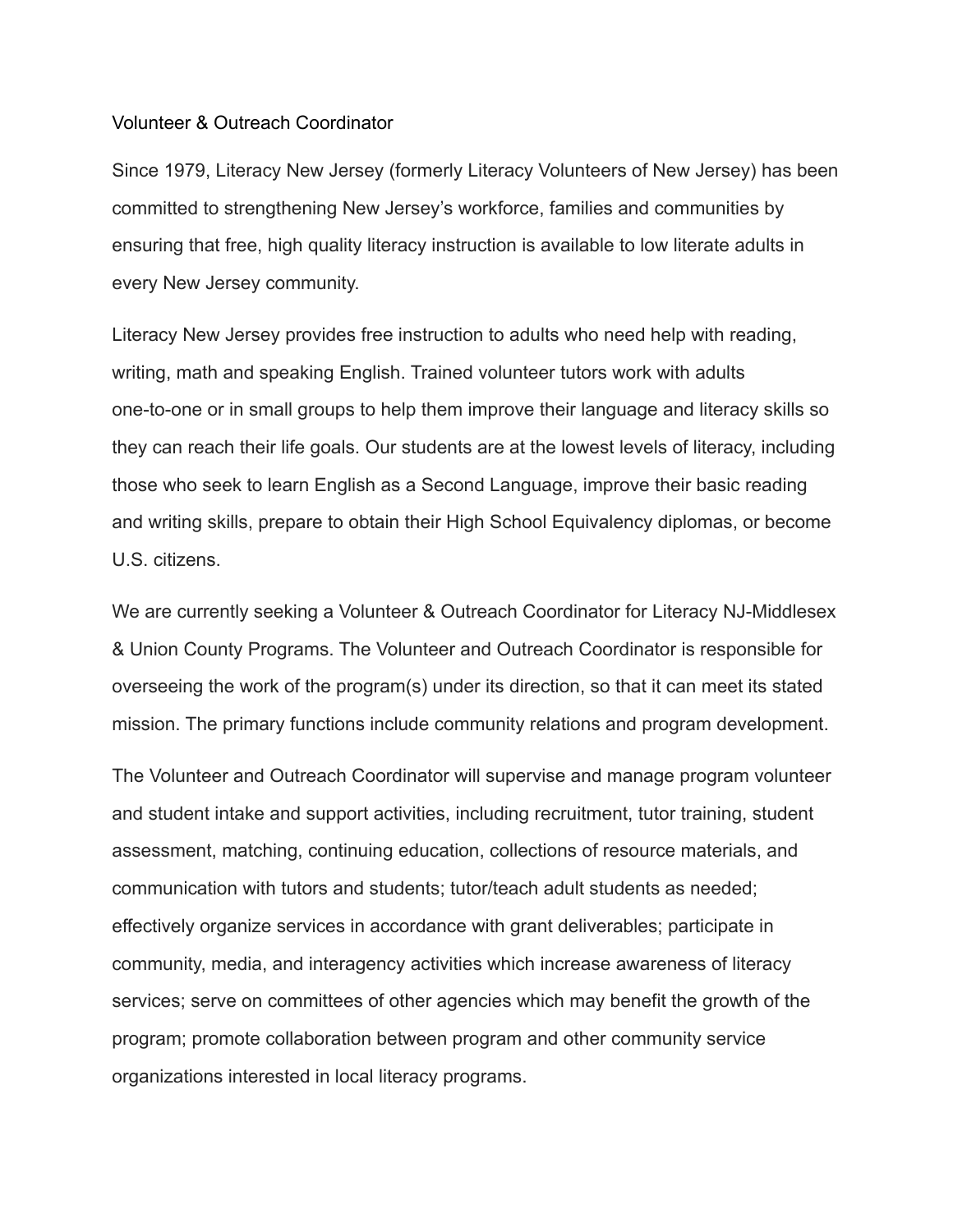Qualifications:

B.A. or equivalent from an accredited college or university.

· Minimum of three years of experience in a non-profit organization and in volunteer supervision. Advanced skills may be substituted for experience. Interest/experience in adult literacy preferred.

Willingness to work flexible hours.

· Computer literacy: Microsoft Office, email. Ability to learn database management software (LACES).

Possession of a driver's license valid in New Jersey is required as the operation of a vehicle is necessary to perform the essential duties of the position.

Knowledge of program policies, procedures and practices and the ability to effectively communicate the same to others.

Communicate clearly and effectively in English, both orally and in writing.

Ability to research and prepare accurate and comprehensive reports containing statistical, operational or other analysis that result in findings, conclusions and recommendations.

· Ability to write correspondence, media materials, newsletters and memoranda.

Ability to maintain confidentiality of information.

Ability to effectively prioritize and organize assigned work, analyze problems, develop effective work methods and meet deadlines.

Ability to operate office equipment, computers and software in an effective manner.